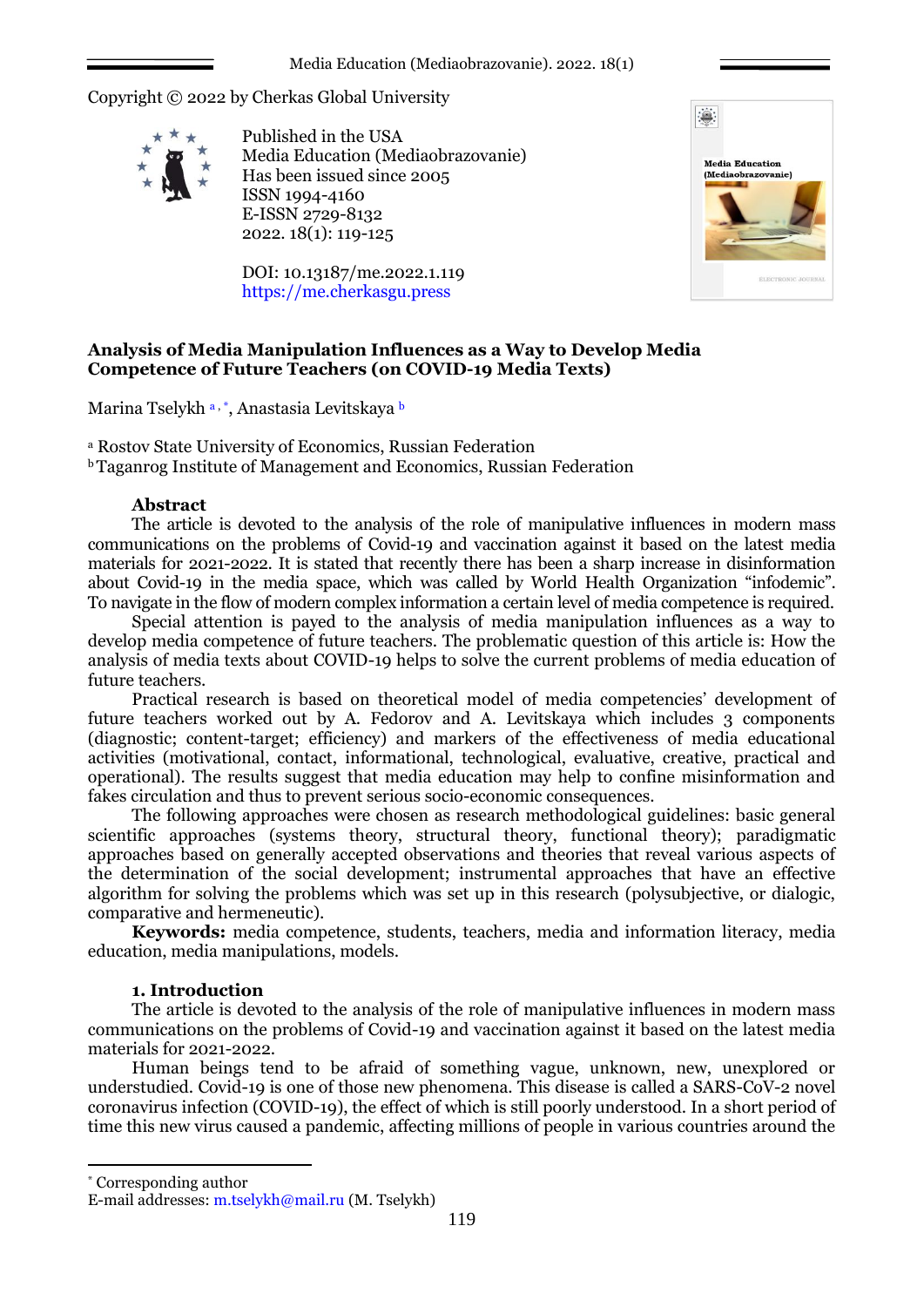world. It challenges not only medics, scientists, politics, economists but also a wide range of common public, who doesn't have enough knowledge to judge upon the topic, but still produce a lot of comments especially in digital press. Sometimes these are just erroneous assertions, and sometimes they are malicious falsifications, especially dangerous for people's health in a pandemic.

To combat various kinds of fakes and disinformation, in many countries special departments and Internet sites are being created in order to verify facts, investigate the sources of rumors, false opinions and establish the truth. However, the results of the work of such structures cannot always be thoughtlessly trusted. Under the pretext of telling the truth, some of them propagate their own ideas about what freedom of the media is and their own point of view, that is biased and far from impartial. To navigate in the flow of modern complex information, a certain level of media competence is required.

The problem is that, in general, the modern Russian audience does not have a high or even enough level of media competence to be able to recognize fakes about the coronavirus infection and draw reasonable, not harmful to health conclusions.

We are particularly concerned about the lack of critical, thoughtful thinking among school and university graduates and, in particular, future teachers. After all, modern teachers are required not only to understand and correctly interpret media texts, but also to carry out media education of schoolchildren in the context of the development of the information society.

The relevance of this problem is proved by UNESCO documents. In the UNESCO booklet devoted to the World Freedom Day 2008 we may read: "News consumers need the necessary skills to produce and circulate information and engage with the media, and also to critically analyze and synthesize the information they receive. These elements, along with media professionals adhering to the highest ethical and professional standards designed by practitioners, serve as the fundamental infrastructure on which empowerment can prevail … In all facets of community life, the media play a central role as the conduit for information and potentially as a catalyst for activism and change" (UNESCO…, 2008: 7-9).

A lot of authors refer to the *World Health Organization (WHO)* which has emphasized the equal importance of confining the circulation of misinformation in order to prevent serious socioeconomic consequences during the Covid-19 pandemic (Das, Ahmed, 2021; Tangcharoensathien et al., 2020; Vraga et al. 2020). *WHO* called misinformation shared on social media about Covid-19 an "infodemic", which requires paying special attention to the development of audience's media competencies.

Obviously, media education enables people to exercise their right to freedom of speech and information. In this sense, media education not only promotes personal development, but also increases social participation, prepares for democratic citizenship and political understanding. That's why it is necessary to develop media education as a part of the concept of lifelong learning.

Today, the dependence of the audience on the infosphere has increased dramatically. Thus, we need to understand the challenges of the infodemic context in which we exist if we want to address the negative impact of misinformation and fakes in a reliable and effective way. Having in mind all these we pay special attention in our research to the analysis of media manipulation influences as a way to develop media competence of future teachers. The problematic question of this article is as follows: How the analysis of media texts about COVID-19 helps to solve the current problems of media education of future teachers. We believe that the results of our study will help to theoretically substantiate ways to improve the anti-manipulative media competence of students of the pedagogical profile.

### **2. Materials and methods**

Our research is based on the analysis of recently published materials (2020–2022) in different foreign and Russian journals connected with the issues of media manipulation influences in COVID-19 media texts and the ways helping to develop audience's media competence. We also analyze latest news media texts, TV programs and some examples from the process of media education at the university classes with future teachers. Methods of theoretical analysis, synthesis and comparative enquiry are used. The following approaches were chosen as research methodological guidelines: basic general scientific approaches (systems theory, structural theory, functional theory); paradigmatic approaches based on generally accepted observations and theories that reveal various aspects of the determination of the social development; instrumental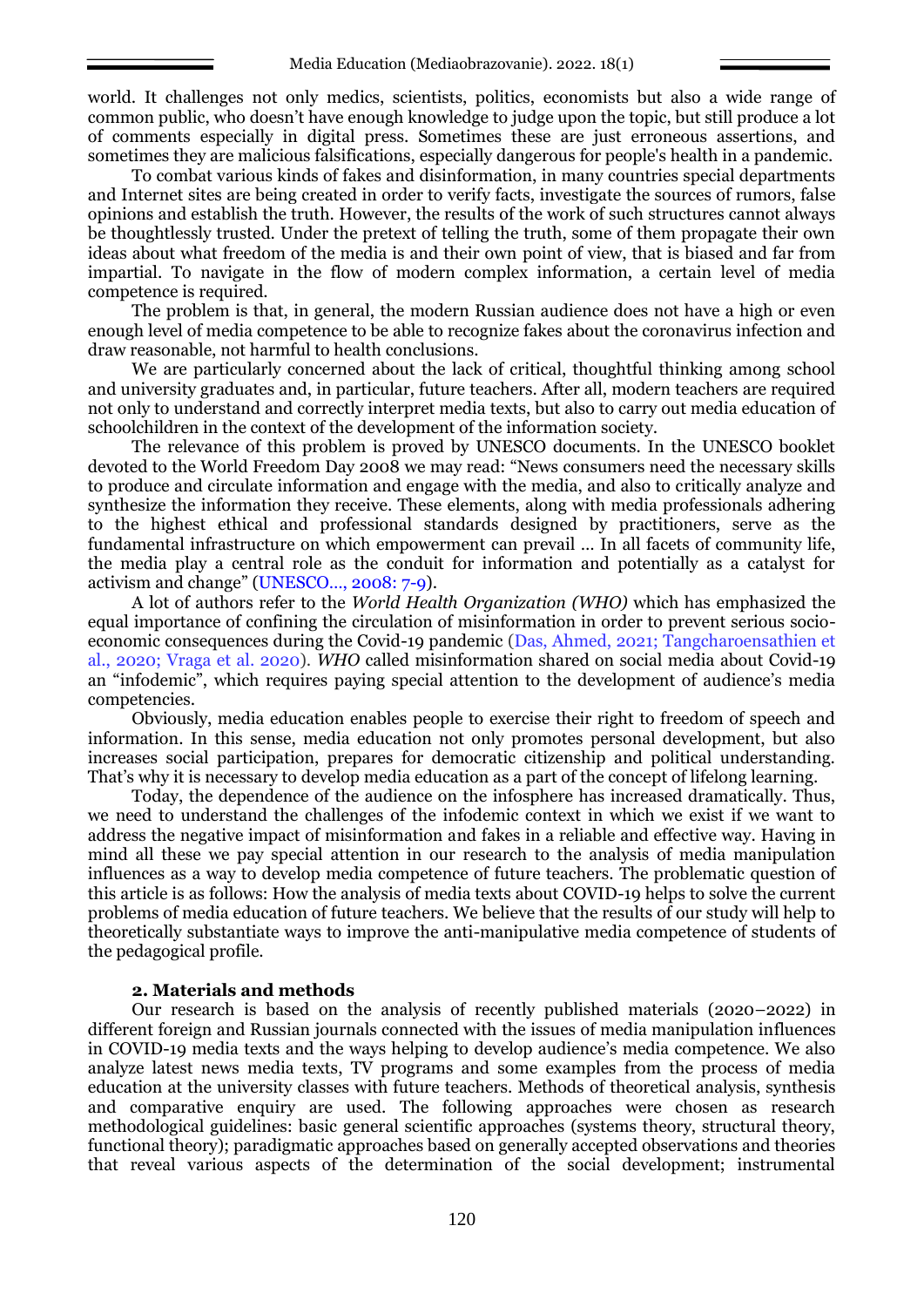approaches that have an effective algorithm for solving the problems which was set up in this research (polysubjective, or dialogic, comparative and hermeneutic).

#### **3. Discussion**

Recently, during the COVID-19 health crisis, the flow of disinformation and fake news sharing dramatically increased. In this connection there have been appeared a large number of publications related to the problem of media manipulation (Arin et al., 2021; Barreto et al., 2021; Benoit, Montesi, 2021; Mauldin, 2021; Theocharis et al., 2021) and finding ways to improve the anti-manipulative media competence of the audience (Abdel-Raheem, Alkhammash, 2021; Billig, 2021; Brennen et al., 2021; Janssen et al., 2021; Linden et al., 2020; Moorhouse, Kohnke, 2021; Rodrigues, Xu, 2020; Shulman et al., 2021).

At the outbreak of COVID-19 pandemic in April 2020 the team of scientists from the Reuters Institute published the results of their research about the main types, sources, and claims of COVID-19 misinformation. They stressed that "misinformation about the pandemic presents a serious risk to public health and public action" (Brennen et al., 2020). They analyzed the 225 pieces of misinformation, rated false or misleading by independent professional fact-checkers and coded it for the type of misinformation, the source for it, the specific claims it contained, and what seemed to be the motivation behind it. According to Professor Nielsen "addressing the spread of misinformation about COVID-19 will take a sustained and coordinated effort by independent factcheckers, independent news media, platform companies, and public authorities to help the public understand and navigate the pandemic" (Brennen et al., 2020). Agreeing with these statement in general, we can add that it is necessary to accentuatethe significance of media education which may help to address the spread of misinformation about COVID-19 and support audience to analyze, deconstruct and understand it from critical position.

Some authors connect the issue of media manipulation influences upon consumers with political ideology and with media coverage of the threat of COVID-19. For example, such US researchers as D.P. Calvillo, B.J. Ross, R.J.B. Garcia, T.J. Smelter, and A.M. Rutchick suggest that the relationship between political ideology and threat perceptions may depend on issue framing by political leadership and media. The authors claim that once a threat of COVID-19 "becomes politicized, the polarization induced by the current political environment may shape the way it is perceived. In the case of COVID-19, conservatives with higher levels of presidential approval were less knowledgeable about the virus, less accurate in discerning real from fake news, and in turn saw it as less of a threat. These polarized perceptions may well inhibit collective action and threat responses that require significant levels of community-level coordination" (Calvillo et al., 2020: 1125).

It is also important to note that Reuters Institute study also shows distrust of news and information about COVID-19 from political sources by people in eight countries (Argentina, Brazil, Germany, Japan, South Korea, Spain, the UK, and the US). This research displays that "the handling (and coverage) of the crisis has become more explicitly political, but trust in news has declined less than trust in governments" (Nielsen et al., 2021). The research findings also prove that those who follow the news are also less likely to believe in vaccine misinformation.

By exploring the ideological constructs of citizens towards acceptance or rejection of disinformation during the heightened time of a COVID-19 global health crisis R. Das and W. Ahmed argue that government, public, private and social media agencies have received the biggest wakeup call for the necessity to take tighter actions in the wake of COID-19 infodemic (Das, Ahmed, 2021). They suggest to develop and apply sophisticated identification and analytical tools based on advanced NLP-based machine learning techniques, that is, reinforcement learning (RL). In addition to machine and deep learning algorithms, the authors offer to use trained human interventions in understanding the narratives and trajectory of misinformation in developing preventative measures and policies (Das, Ahmed, 2021). Thus, it turns out that media education becomes one of the leading sources for overcoming the negative impact of COVID-19 misinformation on information recipients.

The issues of cause and origin of the fake news on COVID-19 and vaccines that were circulating on catholic networks are in the center of the research interest done by A. Sarukhan (Scientific writer/senior Communications Officer at Barcelona Institute for Global Health). At the end of the project research she came to the conclusion that some fake news originate from the misinterpretation of scientific results, some – from a lack of scientific literacy among society, and others – from doubts – often valid – regarding the safety, efficacy or impact of vaccines that caused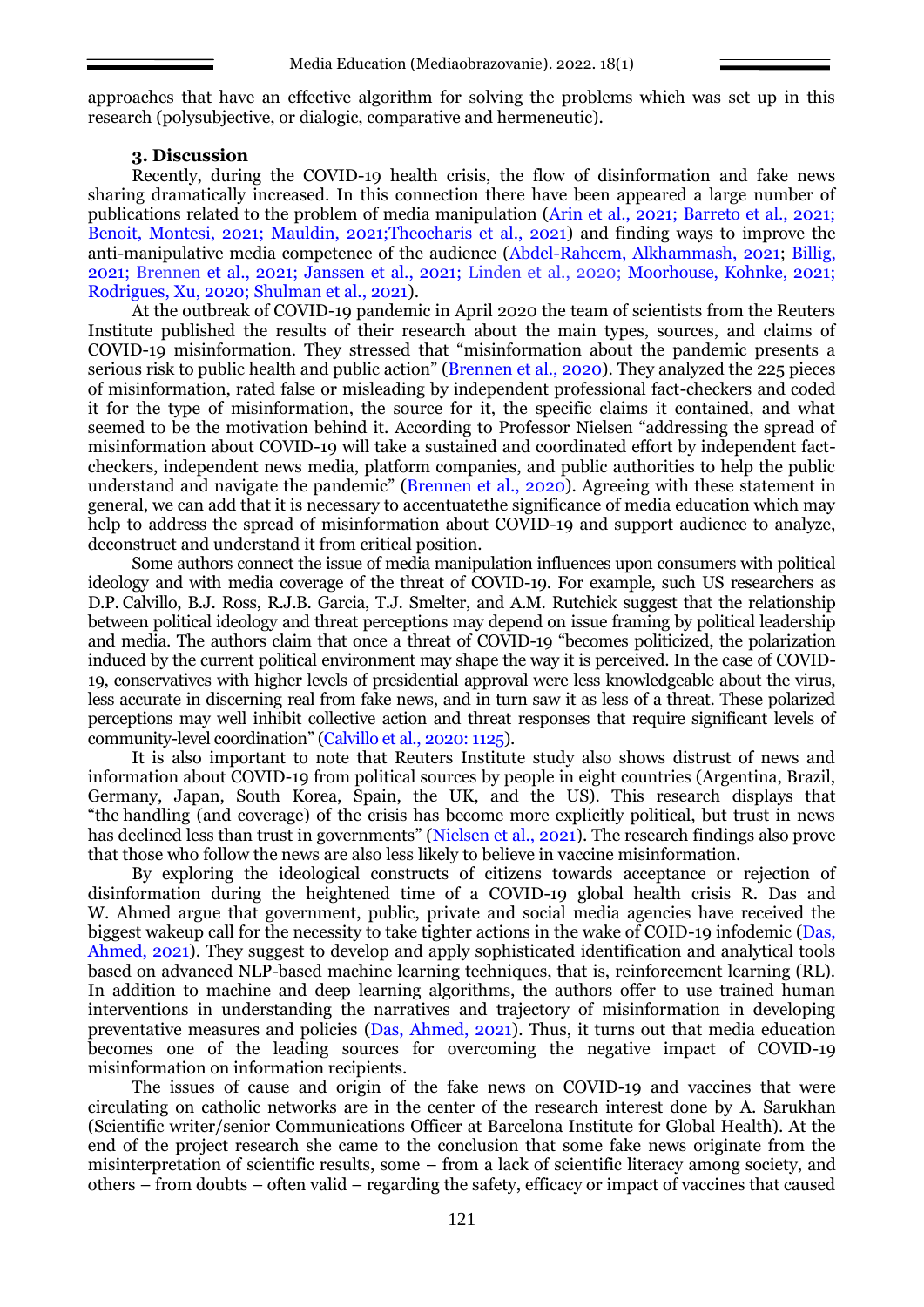mistrust due to the unprecedented speed at which they were developed. Her research findings are as follows - misleading information is a universal problem that needs to be tackled with good communication and a better education (Sarukhan, 2021).

The need to increase public health presence on social media and the urgent need to remain diligent in educating community members about COVID-19 myths – is the call of scientists from the United States who assessed COVID-19 knowledge among university students. The authors declare that their "findings support communities need continued education and reinforcement of COVID-19 known facts to address the abundance of misinformation available online and on social media sites" (Chesser et al., 2020: 543).

According to Vraga and her co-authors scientific literacy helps people distinguish between good and bad information on Covid-19 and could reduce the amount of misinformation shared (Vraga et al., 2020: 476-477). The authors emphasize that the actual situation is an ideal time to encourage and facilitate information users to participate in more active curation of social media feeds correction. They recommend encouraging users to correct Covid-19 misinformation they see on social media as an extension of their news literacy knowledge and skills in order to protect themselves and others from misinformation.

Intervention strategies which nudge people to be skeptical of the information they come across on social media are suggested by researchers O.D. Apuke and B. Omar. In order to help policy makers in curbing the spread of fake news they proposed a conceptual framework combining two theories; affordance theory and the cognitive loadtheory to test how information sharing, status seeking, self-expression, online information trust, informationoverload and news-find-me perception predict fake news sharing on COVID-19 (Apuke, Omar, 2021).

Several studies to date have viewed COVID-19 misinformation through a visual lens. In the works of J.S. Brennen, F. Simon, R.K. Nielsen special accent is made on the diverse roles of visuals employed in the service of COVID-19 misinformation. The authors argue that visuals not only serve to illustrate and help frame misleading understandings about the virus, but also work to establish the authority and facticity for false claims. Focusing explicitly on the visual content in coronavirus misinformation, its function, and its characteristics they provide the analyses of manipulative techniques with the help of which manipulative visuals are produced (Brennen et al., 2020).

We cannot but agree with the authors who state that "the scale of the crisis and the abundance of misleading information demand that scientists, health information professionals and journalists take serious steps to help the general public to identify and recognise fake news stories. There is a need to train people, especially the young, about the nature of social media and how to use it effectively and safely if we are to win the war against fake news" (Naeem et al, 2020).

In connection with the issue of our research the up-to-date information under analysis is of great interest, because it helps to uncover the tools of manipulations about coronavirus pandemic, and the ways to respond to it in the process of future teacher's education. So we think that our focus on mediaeducation may help shape students' media literacy and develop their ability to distinguish potentially dangerous and misleading information or narratives which is spreading with great speed and in large numbers especially during the COVID-19 pandemic.

# **4. Results**

We build our practice research on the basis of theoretical model of media competencies' development of future teachers in the process of analyzing media manipulation effects worked out by A. Fedorov and A. Levitskaya. This model includes several components:

1) diagnostic (ascertaining) component: definition of the levels of development of the audience's media competence with an emphasis on the ability to analyze media manipulations; questioning, testing, analysis of the audience's creative work, observation;

2) content-target component: theoretical component (a unit for history and theory of media culture, for the development of media educational motivation) and practical component (units of creative and analytical activities based on media material);

3) efficiency component (a unit of final questionnaires, testing and creative works of the audience and a unit of the final identification of the levels of development of the audience's media competence with an emphasis on the ability to analyze media manipulations) (Levitskaya, Fedorov, 2021: 325).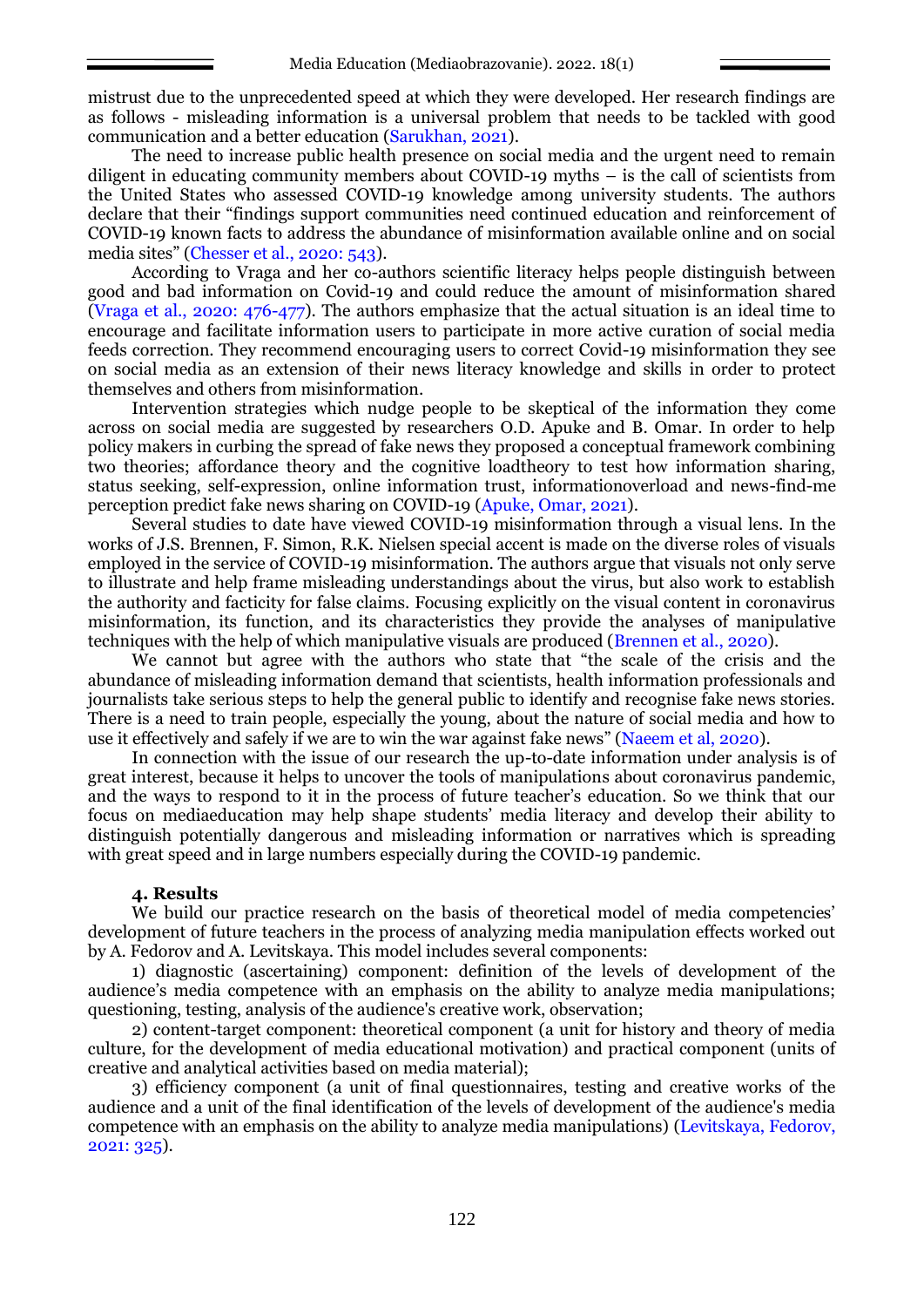We implement the model in order to help students to identify misinformation, to get ready to fight against fake news dissemination, as well as to expand scientific dissemination of information on topics involving the COVID-19 pandemic.

Implementation of this model deals with setting up and working out several tasks, designed to form and develop following markers of the effectiveness of media educational activities: motivational, contact, informational, technological, evaluative, creative, practical and operational (Levitskaya, Fedorov, 2021: 328). To form these markers we developed and conducted a series of practical seminars. Our practice study took place between September 2021 and February 2022 with the second year students of Rostov State University of Economics, Russian Federation. Working with university students has given us the opportunity to put into practice several methods of media education to help combat fake news as it grows.

In order to develop students' abilities to analyze media manipulations we used different methods and techniques. In class students discussed different examples of Covid-19 misinformation, myths or fake news and vaccines disinformation. In the form of a dialogue they commented on information they came across, classified news media information, tried to identify common types of misinformation relating to COVID-19, examined and characterized the potential harm it can cause.

The analysis of publications about vaccive hesitancy,  $pro - or$  anti-vaccination messages against the COVID-19 makes also possible to develop such students' media competence features as perceptual, evaluative, creative, practical and operational ones. Studying the above mentioned news stories students usually pay attention to the negative character of the discourse on the issue of vaccination. They note that very often the reasoning of vaccine opponents is rude, deleterious; their comments are ignorant and offensive. The students pay attention to the fact that sometimes it is very difficult even for scientists to argue and dismantle Covid-19 myths and vaccines disinformation.

Many examples used by students illustrate such situations. And one of them is the Gordon's Doc-tock show. In several broadcasts a number of invited experts have failed to argue with one vaccine denier. An example is from the release of the program dated December 16, 2021. During the show, the guest anti-vaxer was removed from the studio because of extreme aggressiveness and unfriendliness. The show host (A. Gordon) regretted his decision to invite "anti-vaxer" for a discussion, since people of such kind consider themselves crusaders on a holy mission against conspiracy involving the government, big pharma and the mainstream media. As a rule, students agree that it is unacceptable to invite such participants and give them the opportunity to promote through the broadcast their malicious and anti-scientific points of view, which may put public health at risk.

In the process of analyzing media manipulative influences it is also possible to discuss the work results of special departments and Internet sites created in order to verify facts, investigate the sources of rumors, false opinions and establish the truth.

Here is only one example of the class discussion about one of the largest internet news portal named DELFI – "Lie Detector". This portal was created in Lithuania, as they say, an independent and open fact-checking department. Journalists from different fields of activity claim that they united in order to find out the real facts. They declare that they seek to carefully analyze the public statements of politicians and experts to make sure that they are consistent with the facts.

There are many interesting publications about "anti-vaxers", conspiracists, QAnons and COVID-19 fakes. At the same time, the authors and employees of this department have a clearly biased attitude towards Russia and its media. Lithuania's journalists uncompromisingly argue that just Russia is the main source of false and unverified information about Covid-19. At this site we may read the following version about negative impact of Russia on the spread of Covid-19 disinformation: "Pro-Kremlin media have been spreading conspiracy theories about the coronavirus since the beginning of the outbreak: in the first case, a comment on the topic, which we registered on January 22, claims that the coronavirus was "most likely developed in NATO biological laboratories". In doing so, they claim that "DELFI's Lie Detector" met the organization's extremely high standards by pledging to continue the tradition of honest and quality journalism" [\(https://www.delfi.lt/ru/detektor-lzhi/?page\)](https://www.delfi.lt/ru/detektor-lzhi/?page).

This is an example of a clear manipulative media influence on the audience, for the understanding of which a sufficient level of media competence must be formed among the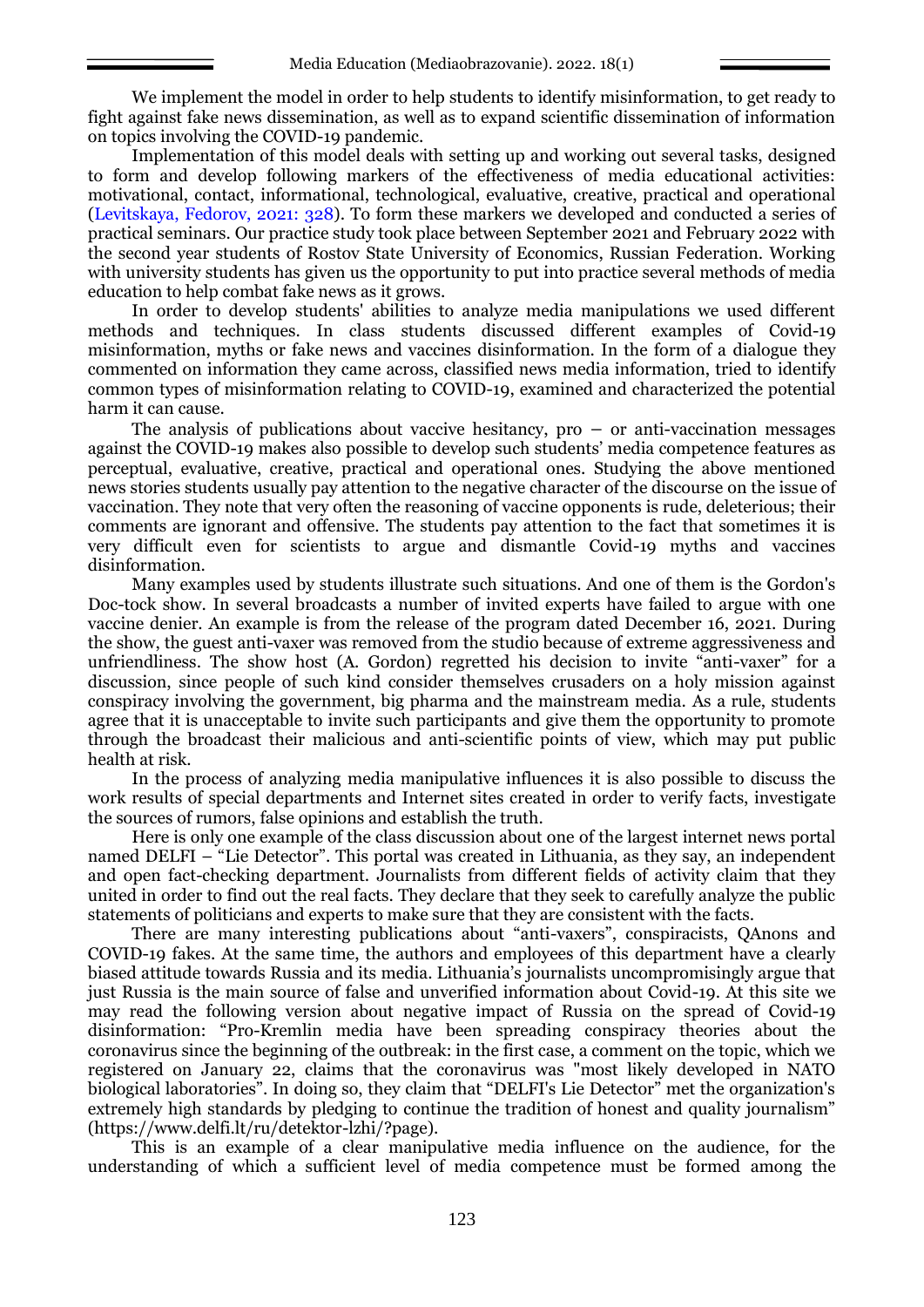students, which presupposes the development of analytical thinking, creative, practical, operational and other markers of media literacy.

Thus, we believe that such kinds of university class discussions, debates and interchange of views on latest news media texts, digital press, TV programs, Internet sites regarding Covid-19 are concrete steps to form students' media literacy, their abilities to see the pandemic crisis in a broad framework, and thus to diminish the spread of misinformation on Covid-19.

### **5. Conclusion**

In conclusion of our research, it is necessary to summarize several important points. Our content analysis of the latest publications has shown that the consumption of publications related to the coronavirus has dramatically increased both in social media outlets and in traditional media. The COVID-19 with renewed vigor has launched/aggravated the processes of disinformation in the media space. In this regard, it is necessary to strength en the work on media education of population in general and the formation of media literacy of future teachers in particular.

We are convinced that engaging students in the analysis of media manipulative influences related to COVID-19 problems is one of the means to develop their media competence and therefore is a way to help people navigate the pandemic.

### **6. Acknowledgements**

The reported study was funded by Russian Foundation for Basic Research (RFBR) according to the research project № 20-013-00001 "Media education of pedagogical profile students as a tool to resist media manipulation".

### **References**

Abdel-Raheem, Alkhammash, 2021 – *Abdel-Raheem, A. Alkhammash, R.* (2021). 'To get or not to get vaccinatedagainst COVID-19': Saudiwomen, vaccine hesitancy, andframing effects. *Discourse & Communication:* 1-16. DOI: 10.1177/17504813211043724

Apuke, Omar, 2021 – *Apuke, O.D., Omar, B*. (2021). Social media affordances and information abundance: Enabling fake news sharing during the COVID-19 health crisis. *Health Informatics Journal:* 1-23. DOI: 10.1177/14604582211021470

Arin et al., 2021 – *Arin, K.P., Lacomba, J.A., Lagos, F., Mazrekaj, D., Thum, M.* (2021). Misperceptions and fake news during the Covid-19 pandemic. Cesifo Working Papers.

Barreto et al., 2021 – *Barreto, M.S., Caram, C.S., Santos, J.L.G., Souza, R.R., Goes, H.L.F., Marcon S.S.*(2021). Fake news about the COVID-19 pandemic: perception of health professionals andtheir families. *Rev Esc Enferm USP.* 55: e20210007. DOI: https://doi.org/10.1590/1980- 220X-REEUSP-2021-0007

Benoit, Mauldin, 2021 – *Benoit, S.L., Mauldin, R.F.* (2021). The "anti-vax" movement: a quantitative report on vaccine beliefs and knowledge across social media. *BMC Public Health.* 21: 2106. DOI:<https://doi.org/10.1186/s12889-021-12114-8>

Billig, 2021 – *Billig, M.* (2021). Rhetorical uses of precise numbers and semi-magical round numbers in political discourse about COVID-19: Examples from the government of the United Kingdom. *Discourse & Society.* 32(5): 542-558. DOI: 10.1177/09579265211013115

Brennen et al., 2020 – *Brennen, J.S., Simon, F., Howard, P.N., Nielsen, R.K.* (2020). Types, Sources, and Claims of COVID-19 Misinformation. RISJ Factsheet. Reuters Institute for the Study of Journalism. [Electronic resource]. URL: [https://reutersinstitute.politics.ox.ac.uk/types-sources](https://reutersinstitute.politics.ox.ac.uk/types-sources-and-claims-covid-19-misinformation)[and-claims-covid-19-misinformation](https://reutersinstitute.politics.ox.ac.uk/types-sources-and-claims-covid-19-misinformation)

Brennen et al., 2021 – *Brennen, J.S., Simon, F., Nielsen, R.K.* (2021). Beyond (Mis)Representation: Visuals in COVID-19 misinformation. *The International Journal of Press/Politics*. 26(1): 277–299. DOI: 10.1177/1940161220964780

Calvillo et al., 2020 – *Calvillo, D.P., Ross, B.J., Garcia, R.J.B., Smelter, T.J., Rutchick, A.M*. (2020). Political ideology predicts perceptions of the threat of COVID-19 (and Susceptibility to fake news about it). *Social Psychological and Personality Science*. 11(8): 1119-1128. DOI: 10.1177/1948550620940539

Chesser et al., 2020 – *Chesser, A., Ham, A.D., Woods, N.K.* (2020). Assessment of COVID-19 Knowledge among university students: Implications for future risk communication strategies. *Health Education & Behavior.* 47(4): 540-543. DOI: 10.1177/1090198120931420